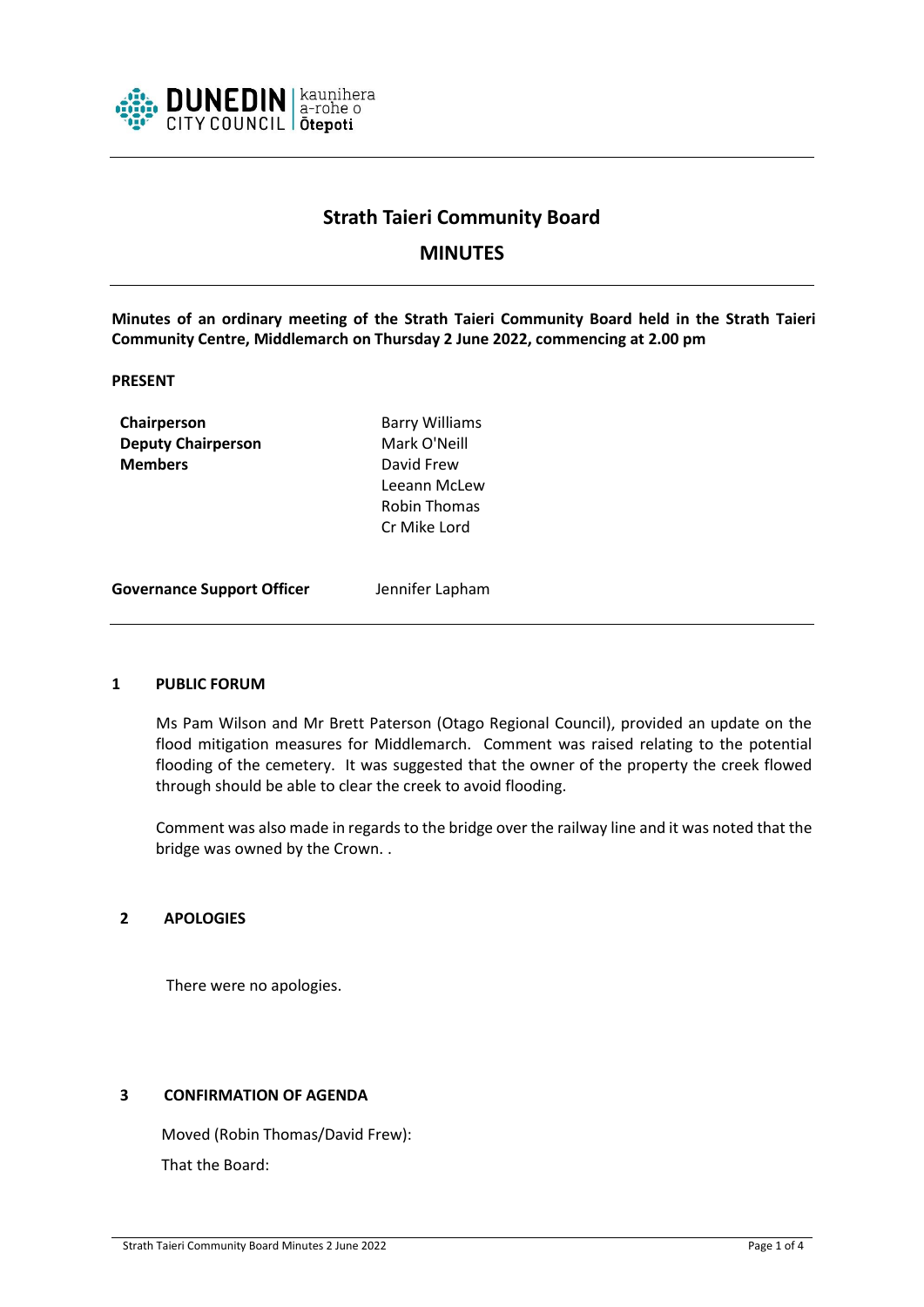**Confirms** the agenda with the addition of a funding application from the Strath Taieri Medical Services Committee

**Motion carried**

# **4 DECLARATIONS OF INTEREST**

Members were reminded of the need to stand aside from decision-making when a conflict arose between their role as an elected representative and any private or other external interest they might have.

Moved (David Frew/Leeann McLew):

That the Board:

- a) **Notes** the Elected Members' Interest Register; and
- b) **Confirms** the proposed management plan for Elected Members' Interests.

**Motion carried**

### **5 CONFIRMATION OF MINUTES**

#### **5.1 STRATH TAIERI COMMUNITY BOARD MEETING - 24 MARCH 2022**

Moved (Mark O'Neill/David Frew):

That the Board:

**Confirms** the public part of the minutes of the Strath Taieri Community Board meeting held on 24 March 2022 as a correct record.

#### **Motion carried**

#### **PART A REPORTS**

#### **6 PROJECT FUND**

Mark O'Neil withdraw from the discussion on the funding application from the Strath Taieri Rugby Club.

Consideration was given to a funding application from the Strath Taieri Rugby Club to assist with the purchase of uniforms and tackle equipment.

Moved (Cr Mike Lord/Barry Williams):

That the Board: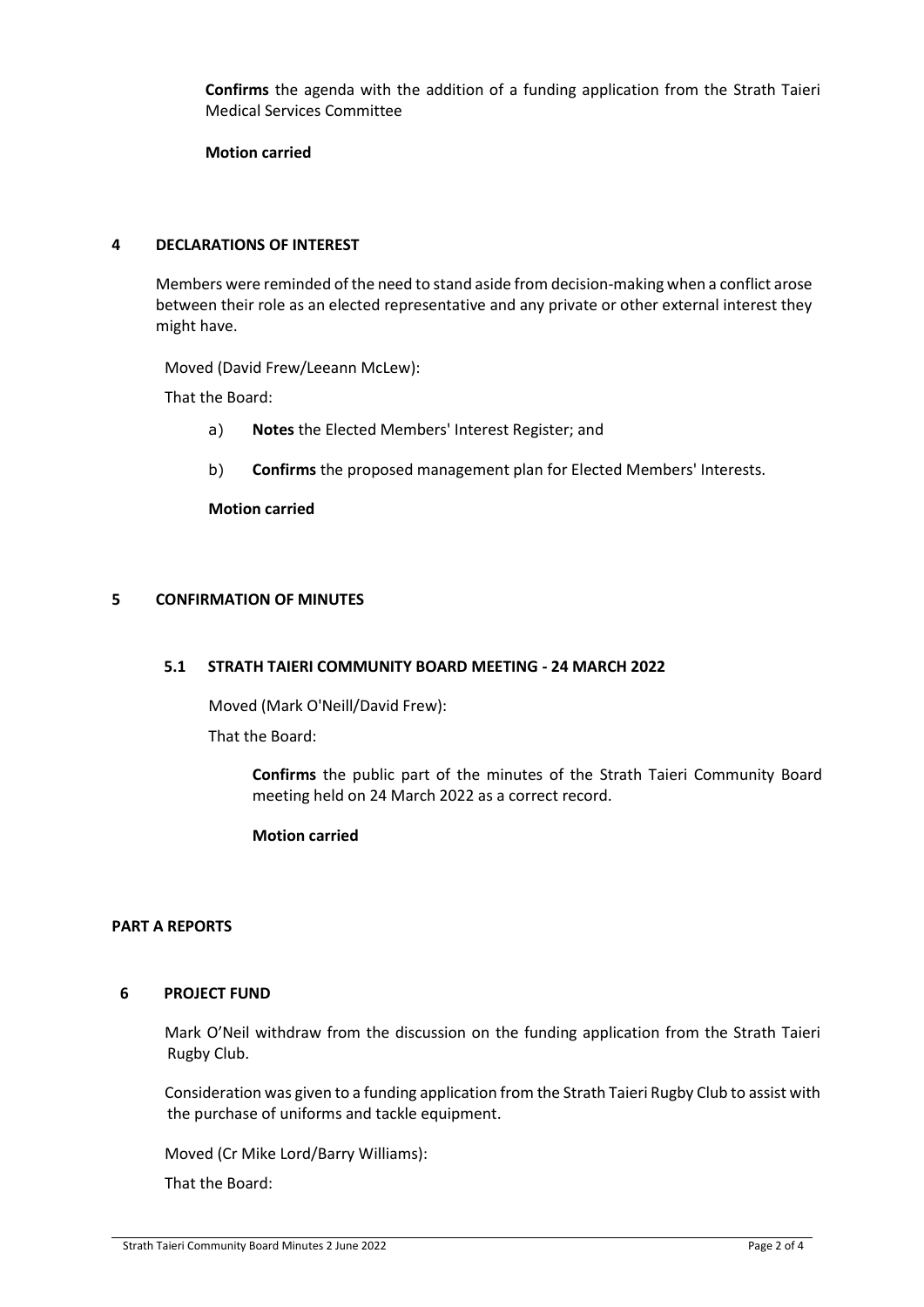**Approves** a grant to the Strath Taieri Rugby Club of \$2,000.00 towards the purchase of uniforms and tackle equipment.

# **Motion carried (STCB/2022/002)**

The Chairperson withdrew from the discussion on the funding application from STARTT. The Deputy Chairperson took the Chair.

Consideration was given to a funding application from STARTT on behalf of the Rock and Pillar Hut Trust to assist with the upgrading and installing a fire-wall in the kitchen

Moved (Leeann McLew/ Barry Williams):

That the Board:

**Approves** a grant to STARTT on behalf of the Rock and Pillar Hut Trust of \$2,514.00 to assist with the upgrading and installing a fire-wall in the kitchen

### **Motion carried (STCB/2022/003)**

The Chairperson and Leeann McLew withdrew from the discussion on the funding application from Strath Taieri Medical Services Committee. The Deputy Chairperson took the Chair.

Consideration was given to a funding application from the Strath Taieri Medical Services Committee for funding to replace expired AED pads.

Moved (Mark O'Neill/Robin Thomas):

That the Board:

**Approves** a grant to the Strath Taieri Medical Services Committee of \$456.00 towards the purchase of AED pads.

#### **Motion carried (STCB/2022/004)**

# **7 GOVERNANCE SUPPORT OFFICERS REPORT**

In a report from Civic the Governance Support Officer provided an update on matters of interest.

Moved (Robin Thomas/Leeann McLew):

That the Board:

- a) **Notes** the Governance Support Officers Report.
- b) **Ratifies** the submission to the draft 2022/23 Annual Plan

**Motion carried (STCB/2022/005)**

#### **8 STRATH TAIERI CONNECT CHARITABLE TRUST**